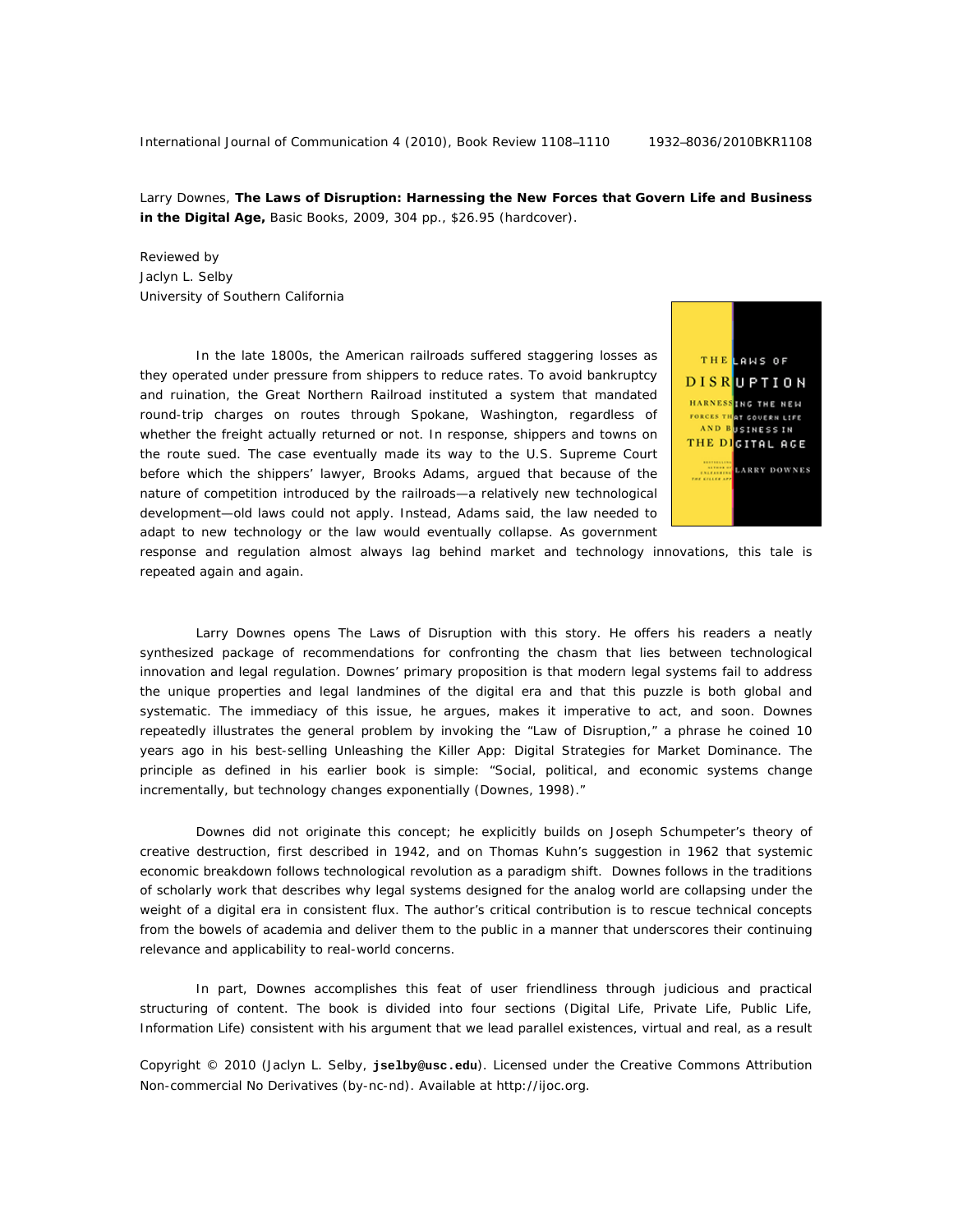of information technology. The chapters in each section correspond to nine guiding principles for the transformation of the information economy. This structure allows the author to cover a tremendous range of topics from digital civil liberties to technological convergence to global regulatory standards with ease and finesse. Downes highlights the most critical issues and makes them comprehensible to readers with or without technical backgrounds. He consistently clarifies these issues with relevant examples, boils them down to core points, and pays attention to how the current state of Internet regulation might evolve. By choosing topics that can be grouped loosely into regulatory concerns regarding online civic rights, market responses to convergence, cybercrime, and intellectual property, he provides an excellent primer for the student or citizen seeking a quick guide to the core issues shaping the heart of this problem we term the future of the Internet.

There is some trouble with presentation. Downes is a corporate venturing consultant and business journalist by trade and a lawyer by training; this is evident in his heavy reliance on legal cases to illustrate almost every point of significance. Some examples tend to become mired in legal minutia at odds with the author's otherwise broad writing style. He falls most short, however, in his efforts to provide prescriptive recommendations for correcting the course of the future of technology. The author states explicitly that a primary goal of this work is to "offer guidance to policymakers, business leaders and consumers" but although the simplicity of his prose works beautifully to describe the problems, it fails all too often to prescribe the solutions.

In his discussion of intellectual property rights, for instance, Downes proposes that the divide between advocates of strict content controls and those opposing digital rights management can be bridged by "a global act of common sense." The offered solution is reversal of the Digital Millennium Copyright Act, a reset of copyright term lengths, and restoration of fair use policies. Downes fails to mention that the copyright law, although unpopular among academics, was passed in 1998 by a unanimous vote in the U.S. Senate and would be difficult to overturn. Such lapses are all too frequent in Downes' book, and prosaic statement that "open [source] always wins" and the suggestion that a single uniform law of digital commerce can address most local regulatory problems for e-businesses appear rather shallow. Downes may use oversimplification of complex issues to attract and remain consistently accessible to consumers but runs the risk of undermining his credibility with policy makers. Readers interested in a more in-depth analysis of these issues might be better off delving into the work of Lawrence Lessig, Mark Lemley, or Pam Samuelson.

The problem of oversimplification is at times compounded by the author's beliefs. Downes favors free markets and distrusts government regulation in general and the Federal Communications Commission in particular. He believes that the government ought to institute a few online protections for individuals and otherwise leave the Internet to its own devices. With regard to online privacy rights, he suggests that individuals be able to purchase or sell their right to privacy, in its entirety or in portions. For cybercrime, he favors privatization through insurance and anti-crime software solutions. It would appear that Downes is a staunch devotee of the market's "invisible hand." The problem is that policymakers may find these extreme market proposals naive, especially given the absence of discussion regarding potential pitfalls or political landmines that might accompany such approaches.